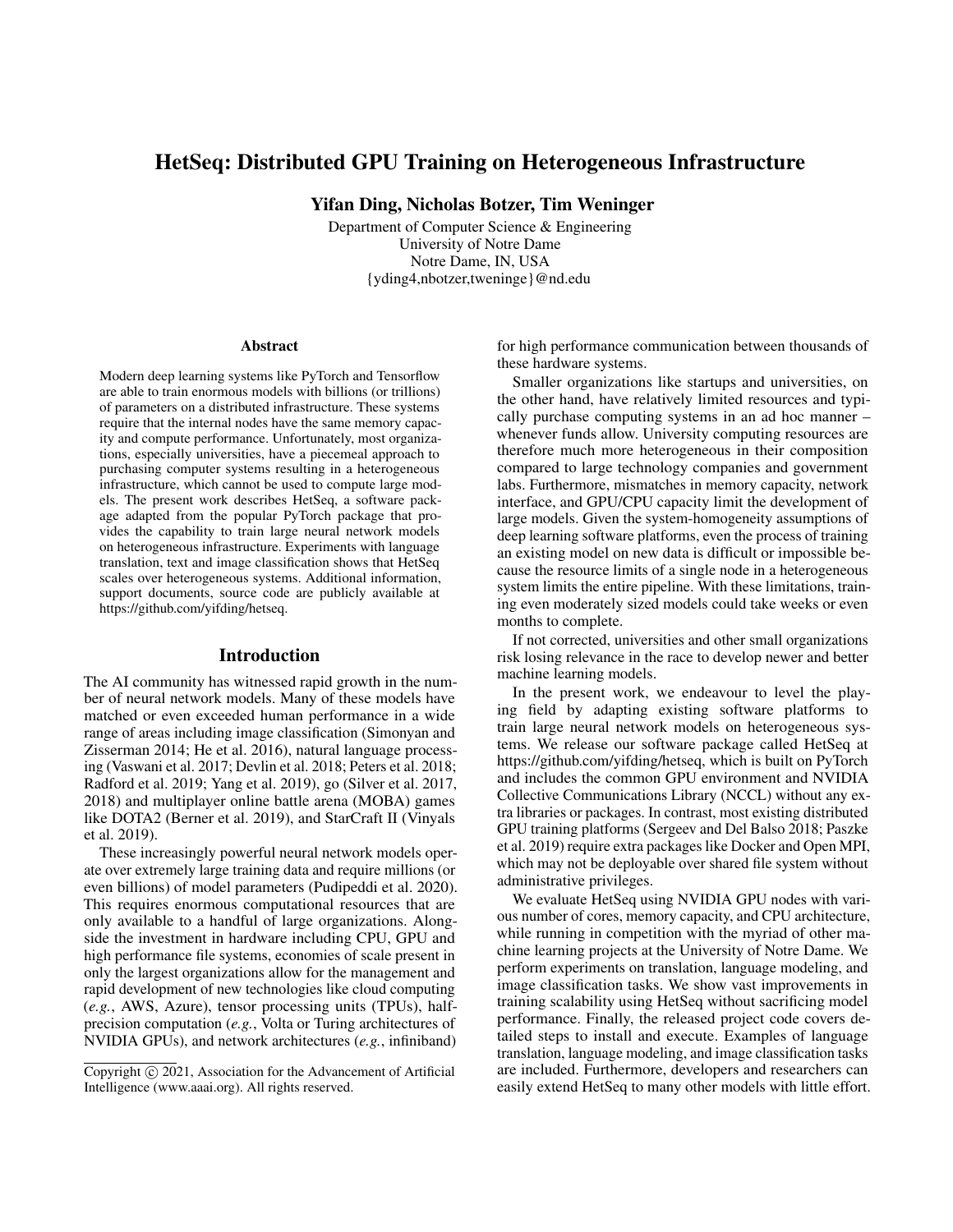# **Preliminaries**

Many deep neural network (DNN) models are built upon popular platforms like TensorFlow (Abadi et al. 2016), Py-Torch (Paszke et al. 2019) and Apache TVM (Chen et al. 2018a). A standard DNN model with backpropagation includes:

- 1. Model
- 2. Dataset and Dataloader
- 3. Optimizer and Learning Rate Scheduler
- 4. Checkpointing

A model can be described as a directed graph, where nodes represent parameters and edges represent the dependencies of the pipeline. A dataset is defined as the input of the model and the dataloader executes the data loading process from disk into memory. The optimizer plays a key role by updating the model parameters according to calculated gradients and learning rate generated by the scheduler. Finally, checkpointing is often used to store and load training snapshots.

In the typical case, after the model is defined and its parameters are initialized or loaded from a previous checkpoint, the indices of the dataset are loaded into memory. Because modern datasets are usually too large to fit into GPU memory all at once, the dataloader constructs smaller subsets of the dataset called batches to pass to the model one by one. Upon receiving each batch of data, the model performs a forward pass of the data over the model parameters and computes a loss function. Based on the results of the loss function, learning gradients are obtained by performing backpropagation. For each parameter, a pre-defined optimizer takes its gradient, the corresponding learning rate from learning rate scheduler, and other required factors to update the parameter. For a single batch of training data, this whole process including the forward pass, backpropagation, and the parameter update is called one step. One epoch is complete when all the batches have been processed over the entire training data.

Finally, once the training steps/epochs reach a certain threshold or other defined training criteria are reached (based on the objective function, learning rate, etc), we store a checkpoint. The checkpoint stores the model parameters as well as other necessary training status (like optimizer status, learning rate status, etc.)

Parallel Processing. The model training process is costly, especially using traditional CPU processing. Fortunately, most deep learning platforms support highly parallel GPU processing as well. There are three popular models for GPU parallelism: model parallelism (Shoeybi et al. 2019; Shazeer et al. 2018), pipeline parallelism (Harlap et al. 2018; Huang et al. 2019) and data parallelism (Tarditi, Puri, and Oglesby 2006; Dean et al. 2012). Model parallelism refers to splitting models into several parts where different parts are distributed to different devices (GPUs). In a backpropagation schema, intermediate output from the previous device is transferred to the next device in the forward step while the gradients of next device are transferred to the previous device during backpropagation. Model parallelism is essential especially for very large models which cannot fit the limited memory of a single GPU. However, heavy intermediate output and

gradient communication may cause high latency. Pipeline parallelism is similar to model parallelism, instead of splitting the model into multiple steps, pipeline parallelism splits a single step into multiple parts. Data parallelism approaches split the training data into different parts to be distributed into different devices. Each device has its own model, data batch and optimizer thus performing forward, backward, parameter update individually. Recently, researchers from Microsoft have developed a combined platform using aspects from data parallelism, model parallelism, and pipeline parallelism to successfully train a trillion-parameter language model (Rajbhandari et al. 2019; Pudipeddi et al. 2020).

Heterogeneous Infrastructure. These state-of-the-art distributed parallel frameworks work well when the infrastructures are homogeneous, having the same memory capacity, GPU capacity and CPU throughput with high inter-node communication speed. Unfortunately, the business models of many smaller organizations necessitate the need for a more piecemeal approach to their system purchases. As a result, their computing infrastructure is heterogeneous, with many different types of systems purchased individually and without coordination. In this heterogeneous setting, the deep learning system cannot assume that each individual system, CPU, and GPU will have identical memory and throughput. Instead, communication across nodes with different networking infrastructure can be costly. Furthermore, the principles of model parallelism and pipeline parallelism cannot be easily applied because differences in memory capacity and throughput performance cause severe conflicts when reconciling the distributed computation. As a result not all models and training settings are compatible with certain systems and perform poorly on heterogeneous infrastructure.

The HetSeq package, described in the present work, is a distributed deep learning package that provides the capability to train large models on heterogeneous distributed infrastructure. HetSeq is adapted from the fairseq subpackage within PyTorch and uses principles of data parallelism to avoid heavy data communication so that each GPU process can execute expensive forward and backward passes and parameter updates locally. Other inter-node communication of the training loss, gradients, and parameters is managed carefully.

# HetSeq: Distributed GPU Training on Heterogeneous Systems

HetSeq is designed to perform distributed data parallel GPU training across heterogeneous systems with large models and training datasets. Specifically, we modified modules to enable fast communication and avoid structural hazards like exceeding the memory capacity. In the HetSeq system implementation, each GPU contains an individual process and inter-process communication (IPC) is utilized. HetSeq is adapted from PyTorch<sup>1</sup>, especially the DistributedDataParallel (DDP) mechanism<sup>2</sup>, and fairseq  $3$ .

<sup>1</sup> https://github.com/pytorch/pytorch

<sup>2</sup> https://pytorch.org/docs/stable/notes/ddp.html

<sup>3</sup> https://github.com/pytorch/fairseq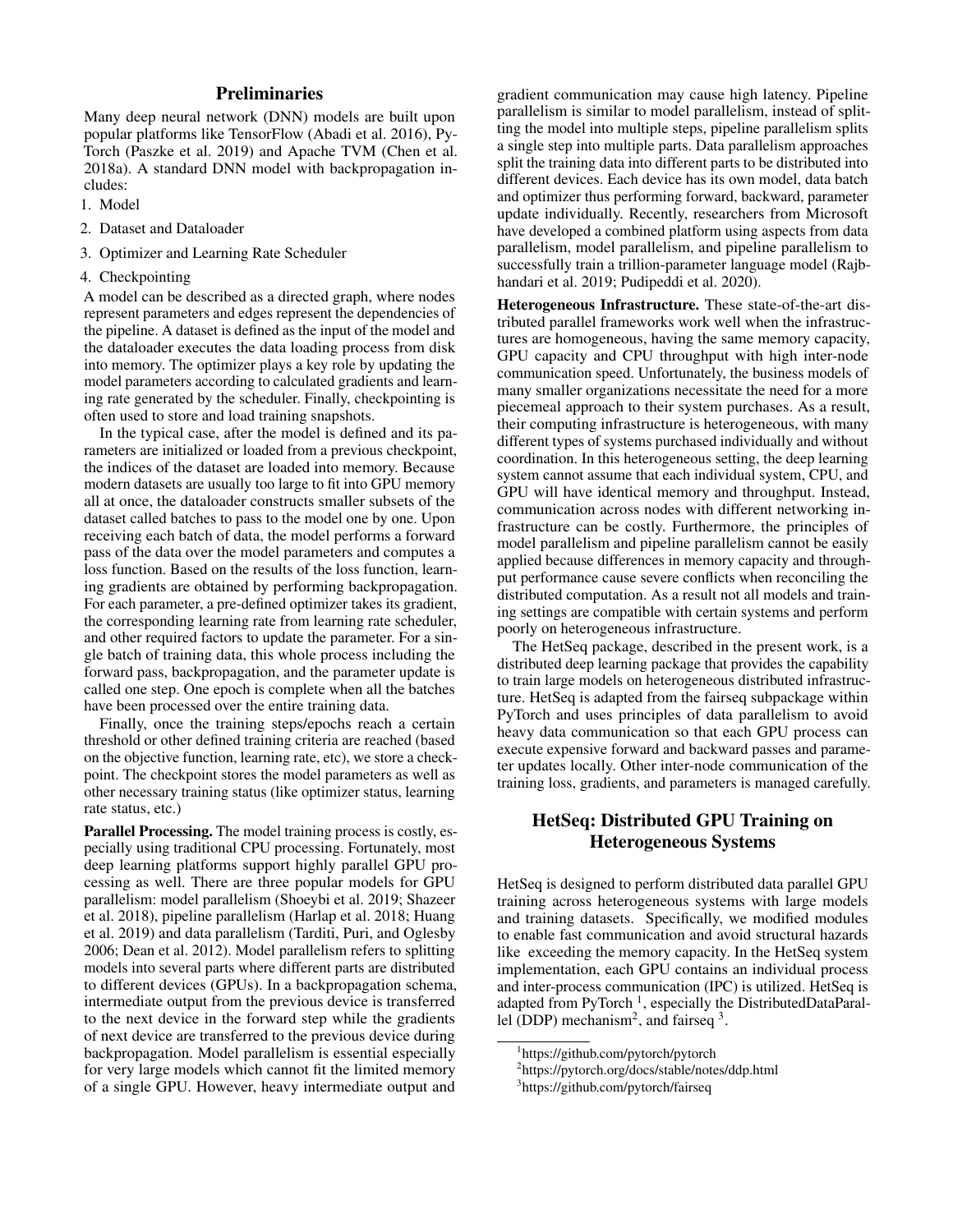

Figure 1: Distributed Data Parallel pipeline employed in HetSeq. The training can be divided into four major steps: the forward step, backpropagation, gradient update, and parameter update. Each GPU has individual models, optimizer (opt) and learning rate scheduler (Ir sch). Model, optimizer, and learning rate scheduler are all initialized with the same states while different GPUs process different segments of training data. In the forward pass, data batches assigned to different GPUs are loaded, the forward pass is executed and individual loss functions are computed. Different loss functions from different GPUs are aggregated to compute the average loss. In the backpropagation step, the average loss is distributed back to each GPU to calculate individual gradients. Gradient updates are then applied to communicate the gradients back to each GPU. Finally, the optimizer and learning rate scheduler of each GPU performs parameter updates individually.

As shown in Figure 1, different GPUs perform forward pass, backpropagation, and updating parameters in parallel. Individual GPU processes also communicate parameters, gradients, and loss functions. In the remainder of this section we introduce main aspects of HetSeq one by one and describe how they handle the complications that arise in the heterogeneous setting.

#### Model Initialization

We first initial the ProcessGroup by executing init\_process\_group function<sup>4</sup> . After the Process-Group is initialized, HetSeq initializes the model. A model is defined as a child class of torch.nn.module, which takes an input tensor (*i.e.*, images or sentences), and outputs a real number from the loss function. This model initialization is performed once on the master node and broadcast to all other GPUs so that they share the same initial state.

#### Dataset and Dataloader

The format of the input data varies widely depending on the application. Data access should support multiprocessing and multithreading, and the data access medium should support shuffling of the training instances in a way that can be easily stored and reproducible.

Unlike the typical training process on a single GPU, distributed training on multiple nodes with multiple GPUs has

many challenges. When the dataset is small, then the system should just load it from disk into memory, and in each training step a chunk of the dataset is passed to the GPU. However, this is not feasible for even medium-sized datasets. In these typical cases, the dataloader is a bottleneck in training large models. Our solution is to separate the dataset into shards so that the dataset can be loaded in parallel. In addition to the dataset size and dataloader speed, the index sampler must be able to accommodate multiple dependent tensors with different data types. Simply put, our goal is to find a universal input and output mechanism that can quickly handle arbitrary, dependent tensors stored over multiple shards.

For this HetSeq uses HDF5 wrapped by  $h5py^5$  packages as our main strategy to deal with the dataloading challenges. HDF5 supports self-describing and heterogeneous data at scale. Another benefit is that it can group multiple relative tensors together in a hierarchical manner so that it can be loaded faster with multiple processes and threads. We define our dataset class as a child module of torch.utils.data.Dataset. \_\_len\_\_ and \_\_getitem\_\_ functions must be implemented in the dataset definition, and the file open function must be defined inside the \_\_len\_\_ and \_\_getitem\_\_ functions instead of the \_\_init\_\_ function to support multithreading loading in the PyTorch dataloader. In order to handle data shards, we add another class to accumulate the lengths of

<sup>4</sup> https://pytorch.org/docs/stable/distributed.html

<sup>5</sup> https://github.com/h5py/h5py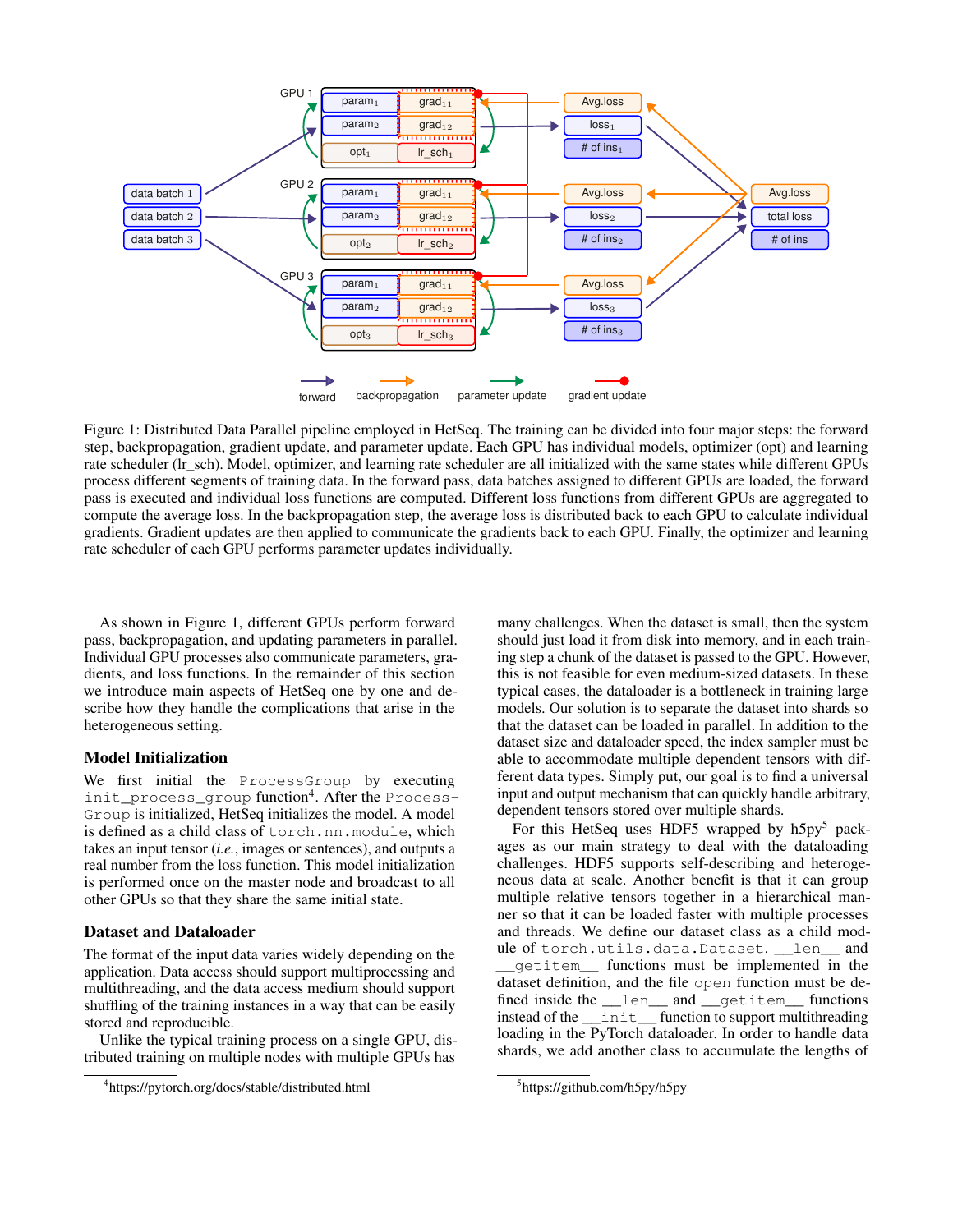each file. The index of each training instance is mapped to an offset location at a corresponding shard.

# Forward Pass

Having obtained the lengths and indexes of all shards, we generate sampler indices by forming batches that satisfy some criteria like maximum number of instances in a batch (*i.e.*, batch size) or maximum number of tokens in a batch. In a distributed training forward pass, each GPU has separate sampling indices according to its GPU index. Each GPU has an individual dataloader to load corresponding data by looking up sampling indices to form a batch. Once a data batch is ready, each GPU can immediately complete the forward pass and compute its individual loss function.

## Optimizer and Learning Rate Scheduler

Each GPU has its own optimizer as well as a learning rate scheduler. Both are initialized with the same parameters. Different from the backpropagation process in a homogeneous system, heterogeneous GPUs, with different memory capacities, may require different batch sizes or a different number of tokens. So the loss functions of individual GPUs will likely have different weights.

During the last step of an epoch, GPUs may contain partially-filled batches and empty batches. For example, if there are 5 training instances and the batch size is set to 2 globally, we want to perform distributed training on 4 GPUs named A, B, C, and D, then the corresponding batch sizes should be 2, 2, 1, and 0 respectively, where batch C is halffilled  $(1/2)$  and batch D is empty  $(0/2)$ . If we take the average or sum of the loss directly, then we will not compute the average loss in a way equivalent to the non-distributed setting. Instead, we augment the output by associating it with weights like batch size or number of tokens. After all GPUs send their output, we use a weighted sum to obtain the average. This task is performed by the master process. When complete, the master broadcasts the average loss to all the other processes.

## Backpropagation

As soon as a GPU receives the average loss from the master, it can perform backpropagation to obtain the gradient for its individual model. However, because individual models stored on each GPU consider different data (in parallel), their parameters are likely to diverge. It is important to ensure that each parameter has the same partial derivative across GPUs. The DistributedDataParallel (DDP) class of PyTorch supports partial backpropagation and gradient synchronizations across GPUs; however, if one GPU has empty batch, we provide the GPU a dummy batch by copying its very first data batch and setting the gradient to 0 before backpropagation. After the backpropagation pass is complete, the calculated gradient is broadcast to each GPU. Then the GPU's optimizer retrieves the learning rate from the learning rate scheduler and updates the parameters in the model.

## Checkpointing

In HetSeq, the master process is responsible for loading and storing checkpoints. In addition to include model parameters

in checkpoints, we also need to consider: (1) the number of completed epochs, (2) the number of completed steps, (3) the optimizer status (including the learning rate scheduler status), (4) the random number seed, and several other settings.

# Additional Considerations

Delayed Update (Gradient Accumulation) Compared to the forward pass, backpropagation is a relatively expensive process. It needs to compute the gradient for the whole model and update each parameter. Because of the difference in complexity, PyTorch recently implemented delayed updating, which aggregates the loss function computed from multiple forward passes before performing the backpropagation pass (Ott et al. 2018; Youkawa et al. 2018). However, when using delayed update the batch size is essentially scaled by the number of forward passes. Changing the batch size and data splitting is further complicated in the heterogeneous infrastructure because batch sizes may be different according to each node's capacity. Because batch sizes dramatically influence training performance, we need to consider the scaling effect of delayed update when computing the average loss function. In addition, carefully managing delayed update settings is important for reproducing model results.

Cython Compared to C/C++, Python is much slower. Performance differences are exacerbated when looping over large datasets and shuffling billions of training instances. Het-Seq uses Cython and C++ bindings whenever possible for quicker runtime.

Prefetch and Cache Even though HetSeq achieves multiprocessing and multi-threading on heterogeneous infrastructure, data loading is still a bottleneck before each forward pass, especially on larger batch sizes. We use prefetching and caching to reduce data loading latency. With prefetch, instead of loading every batch just before the forward pass, we fetch the next batch while training on the current batch. When memory capacity allows we can prefetch multiple batches. For caching, we utilize the least recently used (LRU) policy to store data in the memory. Although the LRU cache saves some disk access, the use of prefetch results in considerable performance gains because of the large size of most datasets.

# Extending the HetSeq Package

The HetSeq package contains three major modules illustrated on the left in Figure 2: train.py, task.py, and controller.py to coordinate the main components illustrated on the right. The train.py module initializes the distributed system and its various components. The task.py module defines the model, dataset, data loader, and optimizer functions; it also executes the forward pass and backpropagation functions. The controller.py module acts as the main training controller. It executes the actual model, optimizer, and learning rate scheduler; loads and saves the checkpoint; communicates the loss; and updates the parameters.

To extend the HetSeq package to other tasks, the five components highlighted in red in Figure 2 need to be defined by using existing plug-ins or by defining customized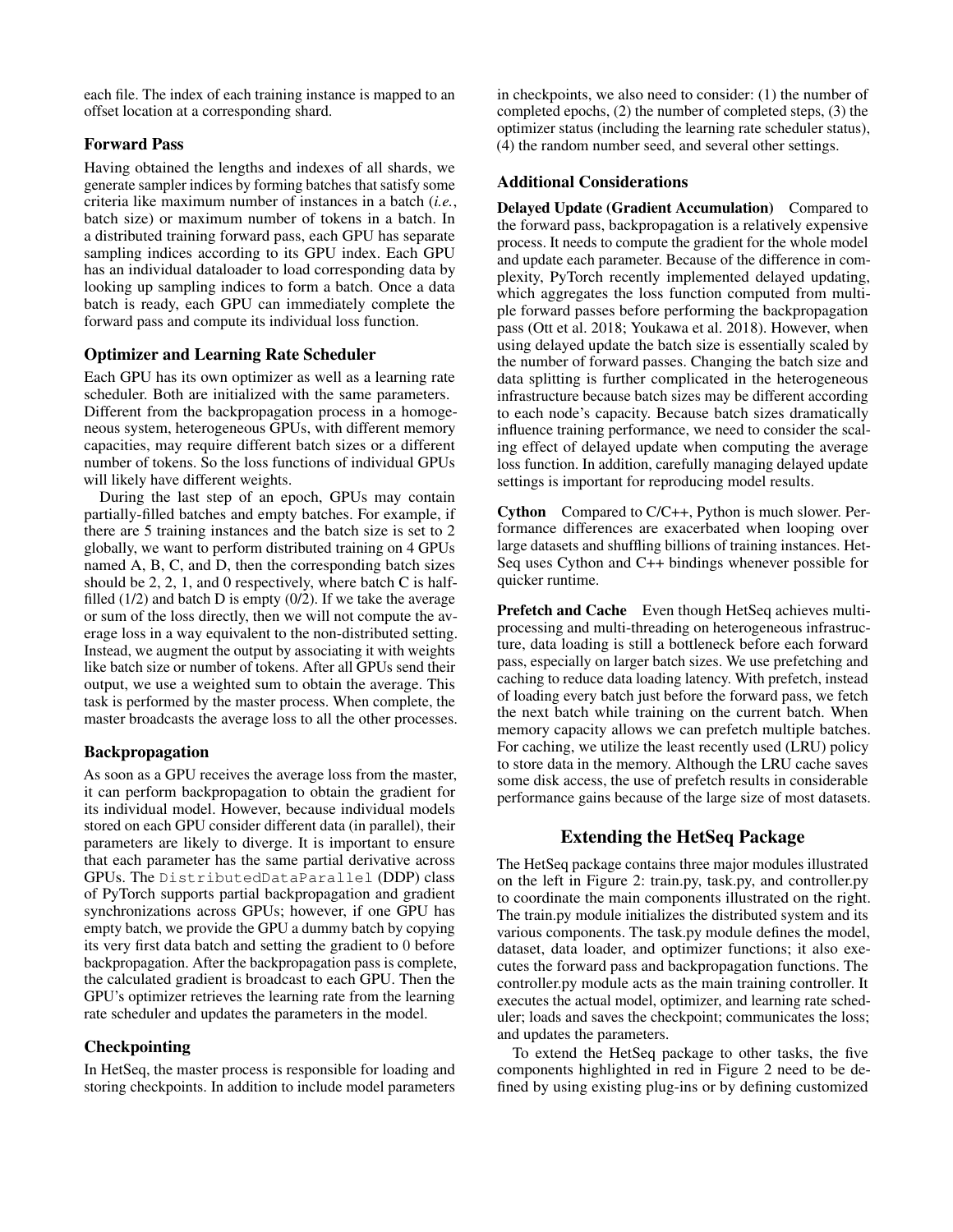

Figure 2: Module and component architecture of the HetSeq package. Python modules on the left are responsible for various components listed on the right. Modules and components highlighted in red can be extended to perform other machine learning tasks over heterogeneous infrastructure.

|             | <b>CPU</b> |          | GPU              |   |              |      |  |  |
|-------------|------------|----------|------------------|---|--------------|------|--|--|
| <b>Type</b> | Cores      | Mem      | <b>Type</b>      | # | <b>Cores</b> | Mem  |  |  |
| Xenon       | 16/24      | 96/128GB | Xp               | 4 | 3840         | 12GB |  |  |
| Xenon       | 24         | 128GB    | 1080Ti           | 4 | 3584         | 11GB |  |  |
| Xenon       | 24         | 128GB    | P <sub>100</sub> | 4 | 3584         | 16GB |  |  |

Table 1: Infrastructure used in experiments.

components. We also provide documentation on how to install, use, and extend HetSeq which is publicly available at https://hetseq.readthedocs.io.

### Experiments

Here we test the performance of HetSeq on three popular deep neural network models: (1) the transformer translation model, (2) the BERT language model, and (3) an image classification model for MNIST handwritten digit database. We used a variety of different heterogeneous distributed setups. Described in Tab. 1, each GPU node has 4 GPUs consisting of a various number of cores and main memory. Experiments evaluate the training speed, scalability, and model performance across various configurations, specified in Tab. 2. Simply put, experiments with homogeneous regime use the same GPU nodes while heterogeneous settings use different combinations of different GPU nodes. For different heterogeneous settings, we keep the number of epochs constant while changing the number of steps on each GPU. For example, a single epoch with 16 steps on one GPU is equivalent to one step per GPU over 16 GPUs. All the other settings are set to the same for the same task.

| <b>Nodes</b> | <b>Translation Config.</b>                         | <b>BERT &amp; MNIST Config.</b> |
|--------------|----------------------------------------------------|---------------------------------|
|              | $1080$ Ti $\times$ 1                               | $P100\times1$                   |
| 2(hom)       | $P100\times2$                                      | $Xp\times2$                     |
| $2$ (het)    | $P100\times1+Xp\times1$                            | $P100\times1+Xp\times1$         |
| 4 (hom)      | $P100\times4$                                      | $Xp\times4$                     |
| $4$ (het)    | $P100 \times 1 + Xp \times 1 + 1080$ Ti $\times 2$ | $P100\times2+Xp\times2$         |
| $8$ (het)    | $P100\times1+Xp\times4+1080Ti\times3$              | $P100\times4+Xp\times4$         |

Table 2: Experiment Configurations

#### Transformer Translation Model

We evaluate HetSeq using the base Transformer model (Vaswani et al. 2017) on the WMT 2014 Englishto-German translation task (En-to-De). The model has 6 encoder layers and 6 decoder layers. The size of the word embedding (*i.e.*, hidden state) is 512 and the number of heads is 8. Dropout rate is set to 0.1 and we use the label-smoothed cross entropy loss function with  $\epsilon = 0.1$ . In total, this model has about 65 million parameters. We use the Adam optimizer with  $\beta_1 = 0.9, \beta_2 = 0.98$  and  $\epsilon = 10^{-9}$ .

Results. Table 3 shows the results of the transformer experiments on 2014 English-to-German dataset. We record the total training time and BLEU4 score (for the average and 1-, 2-, 3-, and 4-grams), which is a standard evaluation metric for language translation, for each experiment.

The heterogeneous configurations show that speedup scales at about one-half the linear rate, which can certainly be improved with further development. As the number of nodes increases from 1 to 2 (*i.e.*, 4 to 8 GPUs), the training time is sped up by a factor of 1.42. As more nodes are added, the performance improvement (*i.e.*, expansion) decreases to 0.6 over 8 heterogeneous nodes, but a nearly 5x speed up is achieved. This allows for the transformer to be trained in only 10 hours.

Critically, the performance of the heterogeneous configurations are rather similar to the performance of the homogeneous configurations. These results indicate that the performance of HetSeq does not deteriorate significantly in the presence of heterogeneous infrastructure - at least as compared to homogeneous infrastructure.

We also find that the BLEU4 score does vary for each task. Different experiments are conducted with the same optimizer and learning rate scheduling set ups but different batch sizes. Although the 2 node configuration resulted the best performance over the same number of steps, the model performance was relatively consistent across configurations.

In summary, we show that HetSeq can speed up training on the transformer model on heterogeneous infrastructure without sacrificing model performance.

#### BERT Language Model

The BERT language model (Devlin et al. 2018) masks some of the words in a sentence and tries to infer identities of the masked words using information from the unmasked words. We evaluate HetSeq using the base BERT language model trained on the Wikipedia corpus. We train base BERT using the Adam optimizer with  $\beta_1 = 0.9$ ,  $\beta_2 = 0.999$  and  $\epsilon = 10^{-8}$ . We use the linear decay learning rate scheduler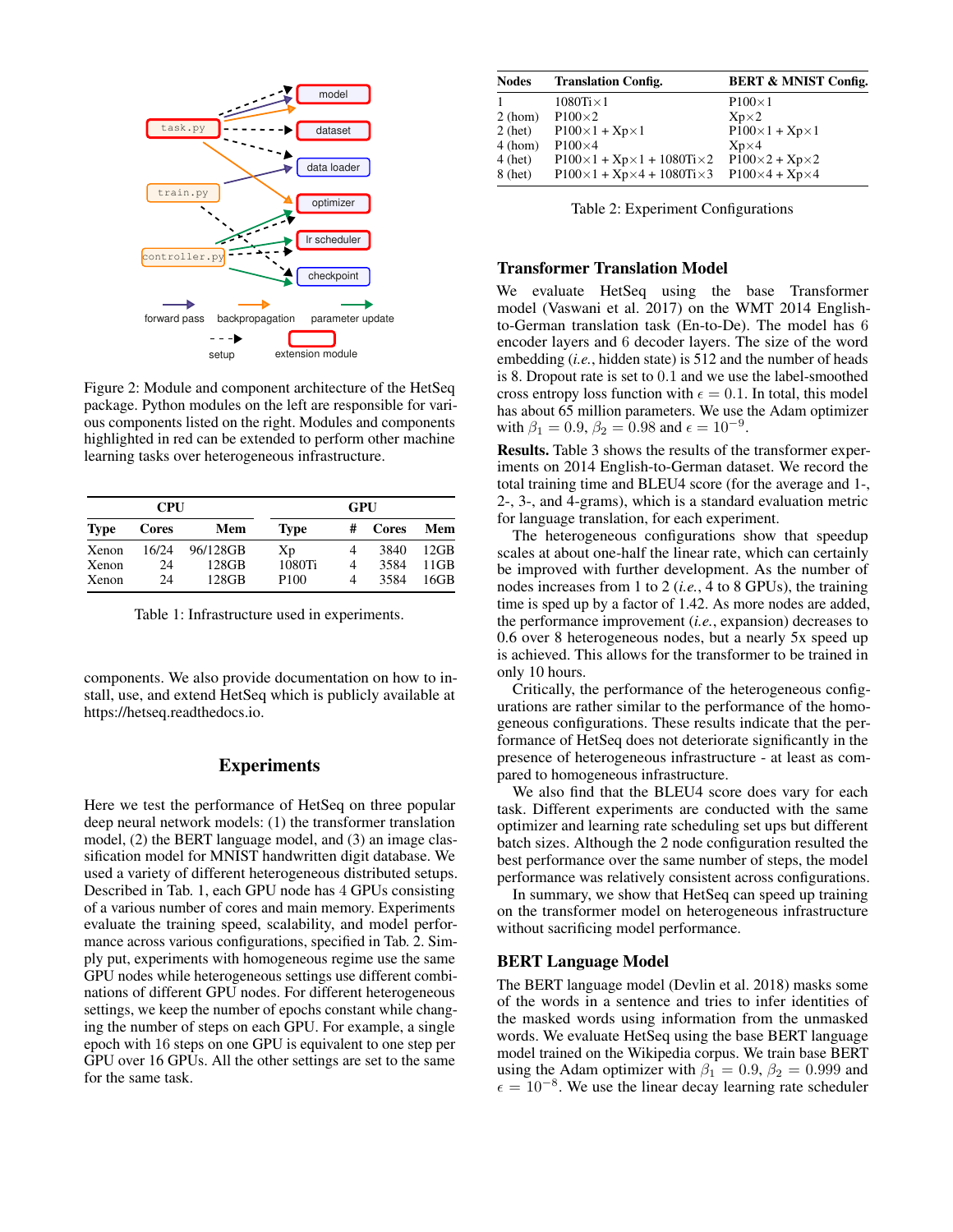|              | nodes     | <b>GPUs</b> | epochs | max tokens | steps per GPU | avg. step time | training time      | <b>BLEU4</b> score        |                            | expansion | speedup |
|--------------|-----------|-------------|--------|------------|---------------|----------------|--------------------|---------------------------|----------------------------|-----------|---------|
| Translator   |           | 4           | 128    | 4,096      | 260,000       | $0.62$ s       | 49.47 hr           |                           | 25.09, 56.8/30.8/18.9/12.0 | 1.00      | 1.00    |
|              | 2(hom)    | 8           | 128    | 8,192      | 130,000       | 0.90 s         | 34.23 hr           |                           | 25.16.57.1/30.9/18.9/12.0  | 0.73      | 1.45    |
|              | $2$ (het) | 8           | 128    | 8,192      | 130,000       | 0.90 s         | 34.81 hr           |                           | 25.57, 57.2/31.2/19.3/12.4 | 0.71      | 1.42    |
|              | 4 (hom)   | 16          | 128    | 16,384     | 65,000        | 0.94 s         | 18.12 hr           |                           | 24.98, 56.7/30.5/18.7/12.0 | 0.68      | 2.73    |
|              | $4$ (het) | 16          | 128    | 16,384     | 65,000        | 0.94 s         | 18.74 hr           |                           | 25.19, 57.1/30.9/18.9/12.1 | 0.66      | 2.64    |
|              | $8$ (het) | 32          | 128    | 32,768     | 32,500        | 0.98 s         | 10.3 <sub>hr</sub> | 18.74, 52.2/24.4/13.2/7.5 |                            | 0.60      | 4.80    |
|              | nodes     | <b>GPUs</b> | epochs | batch-size | steps per GPU | avg. step time | training time      | training loss             |                            | expansion | speedup |
| <b>BERT</b>  |           | 4           | 5      | 128        | 267,139       | 2.60 s         | 7.19d              | 0.026                     |                            | 1.00      | 1.00    |
|              | 2(hom)    | 8           |        | 256        | 133,570       | 2.69 s         | 4.19 d             | 0.028                     |                            | 0.86      | 1.72    |
|              | $2$ (het) | 8           |        | 256        | 133,570       | 2.74 s         | 4.26d              | 0.028                     |                            | 0.85      | 1.69    |
|              | 4 (hom)   | 16          |        | 512        | 66,785        | 2.79 s         | 2.23d              | 0.031                     |                            | 0.81      | 3.22    |
|              | $4$ (het) | 16          |        | 512        | 66,785        | 2.81 s         | 2.19d              | 0.031                     |                            | 0.82      | 3.28    |
|              | $8$ (het) | 32          | 5      | 1024       | 33,393        | 3.13 s         | 1.21 <sub>d</sub>  | 0.055                     |                            | 0.74      | 5.94    |
|              | nodes     | <b>GPUs</b> | epochs | batch-size | steps per GPU | avg. step time | training time      | test loss                 | test accuracy              | expansion | speedup |
| <b>NNIST</b> |           | 4           | 20     | 256        | 47,00         | 0.00612 s      | 87.6s              | 0.0005                    | 0.9918                     | 1.00      | 1.00    |
|              | 2(hom)    | 8           | 20     | 512        | 2,360         | $0.01364$ s    | 87.0s              | 0.0004                    | 0.9911                     | 0.50      | 1.01    |
|              | $2$ (het) | 8           | 20     | 512        | 2,360         | 0.01406 s      | 87.7s              | 0.0004                    | 0.9912                     | 0.50      | 1.00    |
|              | 4 (hom)   | 16          | 20     | 1024       | 1,180         | 0.01490 s      | 72.1s              | 0.0004                    | 0.9912                     | 0.30      | 1.21    |
|              | $4$ (het) | 16          | 20     | 1,024      | 1,180         | 0.01473 s      | 72.6s              | 0.0005                    | 0.9916                     | 0.30      | 1.21    |
|              | $8$ (het) | 32          | 20     | 2,048      | 600           | $0.01745$ s    | 80.6s              | 0.0005                    | 0.9909                     | 0.14      | 1.09    |

Table 3: We evaluate HetSeq on Translation, BERT, and MNIST. Homogeneous (hom) and heterogeneous (het) experiments over 1-, 2-, 4-, and 8-node node configurations. HetSeq on heterogeneous configurations scales on the translation task at about the same rates as the homogeneous configurations. On 8 heterogeneous nodes, HetSeq achieves almost a 5x speedup on the Translation task and a 6x speedup on the BERT task without a significant loss in model performance. HetSeq does not show performance gains on the MNIST task because of the small number of training samples.

with maximum learning rate  $= 0.0001$ . In total, the model has over 1 billion parameters. We use the first 10K steps as the warm up and 1 million steps total over all GPUs.

Results. Runtime and training loss are described in Table 3. We show significant speedup as the number of GPUs and nodes increases. Despite fewer steps on each GPU, the training loss is maintained as the number of nodes increases.

Again we find that heterogeneous and homogeneous configurations achieve roughly the same speedup. However, it is important to note that in both the language model and the transformer experiments these runtime results are not applesto-apples comparisons. For example, the P100s included in the heterogeneous configuration are faster than the Xps used in the homogeneous experiments. We do not intend the current work to be a full system analysis, but rather provide these runtime benchmarks as as evidence of HetSeq's scalability.

In summary, HetSeq is able to reduce the training time for the BERT language model on a single node from seven days to about one day on heterogeneous infrastructure.

#### MNIST Image Classification Model

To show the extensibility of HetSeq to other models, we also implement the image classification model from PyTorch and evaluate it within HetSeq. This model contains two layers of a convolutional neural network follows by a flat fully connected layer to perform image classification with a cross entropy loss (Simard et al. 2003). We use the Adam optimizer with  $\beta_1 = 0.9, \beta_2 = 0.999$  and  $\epsilon = 10^{-8}$ . The starting learning rate is set to 1.01 for all the experiments.

Results. Runtime and accuracy on test set are described in Table 3. Compared to the translation and language models, the image classifier does not show good scaling with HetSeq due to the very small model and datasets. Specifically, MNIST has only 60, 000 training examples which we load directly into memory. Furthermore, the model requires fewer than 5, 000 training steps on single GPU, which is only a small fraction of the actual training time. Nevertheless, this task is useful because it shows how to extend HetSeq to other kinds of models. We expect that training over much larger datasets will more clearly reveal the benefits of HetSeq.

#### **Discussion**

The present work describes HetSeq, a publicly available deep learning platform adapted from PyTorch that enables distributed GPU training on heterogeneous infrastructure. Het-Seq works by duplicating and distributing the model architecture to each GPU, which is its own process having its own optimizer, learning rate scheduler, data loader, etc. Each GPU communicates the loss and gradients while performs parameter update individually. Experiments on the transformer and BERT language model show that HetSeq can achieve reasonable speedup even over heterogeneous infrastructure.

HetSeq can be extended to incorporate other deep learning models in natural language processing, computer vision, and elsewhere. Future plans include adapting ongoing research in distributed optimization (You et al. 2019) to further improve training performance on heterogeneous infrastructure.

#### Acknowledgements

We thank Satyaki Sikdar for his help preparing this paper. This work is funded by the US Army Research Office (W911NF-17-1-0448) and the US Defense Advanced Research Projects Agency (DARPA W911NF-17-C-0094).